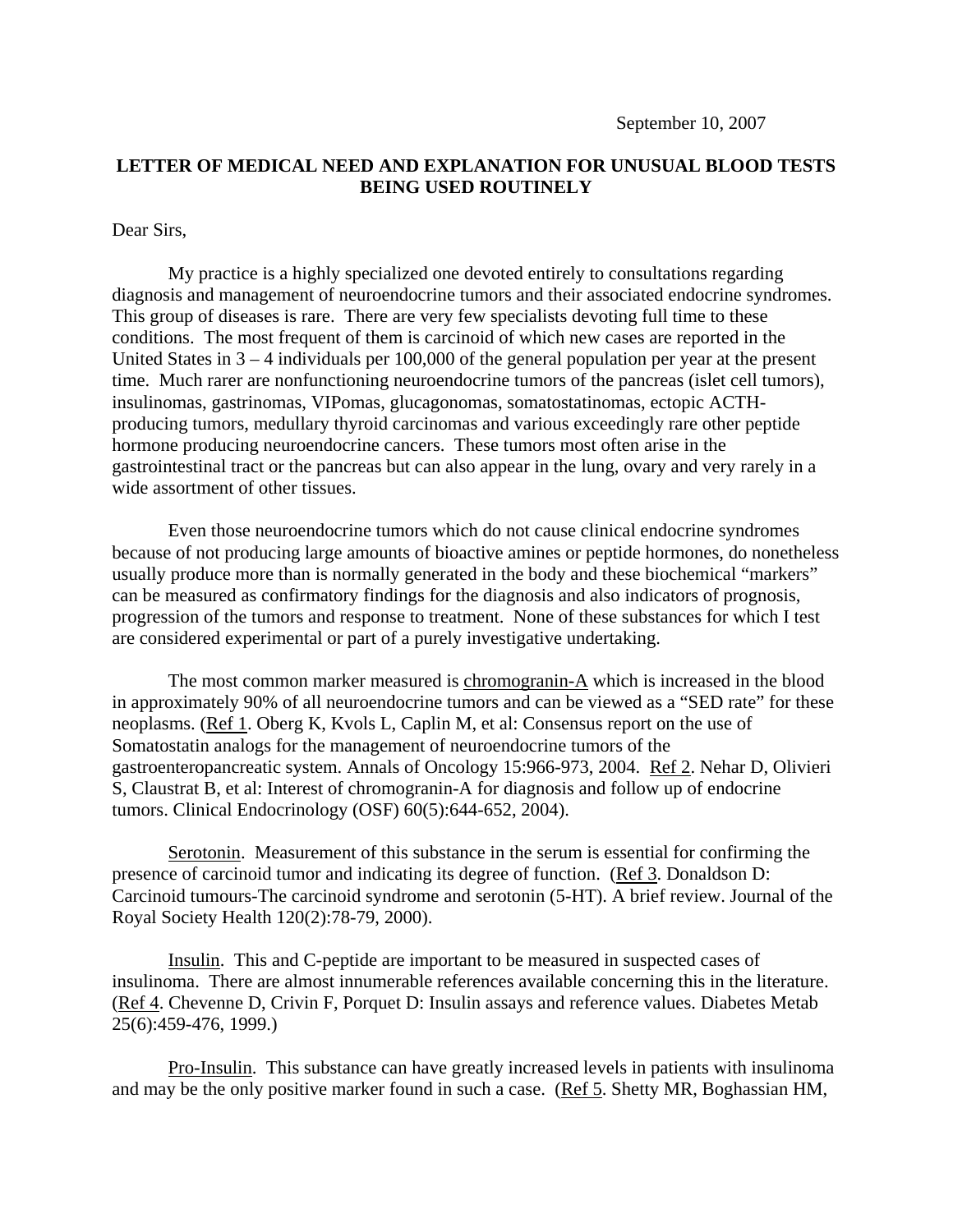Duffell D, et al: Tumor-induced hypoglycemia: a result of ectopic insulin production. Cancer 49: 1920, 1982.)

 C-Peptide. (Ref 6. Corn C. C-peptide and autoimmune markers in diabetes. Clinical Laboratory 49(1-2):1-10, 2003).

 Gastrin. This substance is produced by gastrinomas and is the cause of Zollinger-Ellison syndrome. Its measurement is essential for diagnosing these conditions. (Ref 7. Mignon M: Diagnostic and therapeutic strategies in Zollinger-Ellison syndrome associated with multiple endocrine neoplasia Type 1 (MEN-1): Experience of the Zollinger-Ellison Syndrome Research Group: Bichat 1958-1999. Bull of Academic NAT Med 187(7):1249-1258, 2003).

 Vasoactive Intestinal Polypeptide (VIP). This substance is produced in excess by VIPomas and causes the syndrome of WHA (pancreatic cholera). (Ref 8. Gozes I, Furman S: Clinical endocrinology and metabolism. Potential clinical applications of vasoactive intestinal peptide. A selected update. Best practices Res. Clinical Endocrinology and Metabolism 18(4):623-640, 2001.)

 Calcitonin. This substance is produced in excess by medullary thyroid carcinoma and occasionally ectopically produced by many neuroendocrine tumors. (Ref. 9. Pacini F, Fontanelli M, Fugazzola L, et al: Routine measurement of serum calcitonin in nodular thyroid diseases allows the preoperative diagnosis of unsuspected sporadic medullary thyroid carcinoma. Journal of Clinical Endocrinology and Metabolism 78:826-829, 1994.)

 Glucagon. This substance can be produced by glucagonomas arising in the pancreas and cause a specific syndrome characterized by rash, glossitis, anemia, weight loss, diabetes, deep vein thrombosis, depression and deficiency in amino acids. (Ref 10. McGavran MH, Unger RH, Lecant L, et al: A glucagon-secreting alpha-cell carcinoma of the pancreas. New England Journal of Medicine, June 22:274(25);1408-1413, 1966).

 Histamine. This substance is produced in excess from mast cells in a variety of conditions including allergies and mast cell disease. In the latter an excess of tryptase is also found in the blood. Some neuroendocrine tumors, particularly those arising from the lung and the stomach, can produce histamine as well as other active substances and its measurement is important to help both diagnose and explain the source of symptoms. (Ref 11. Roberts LJ II, Bloomgarden ZT, Marney SR Jr, et al: Histamine release from a gastric carcinoid: provocation by pentagastrin and inhibition by somatostatin. Gastroenterology 84:272-275, 1983.)

 Tryptase. This substance is produced in excess by mast cells in the presence of mast cell disease and its measurement is critical for the diagnosis of that condition. (Ref. 12. Schwartz LB, Metcalf DD, Miler JJ, et al: Tryptase levels as an indicator of mast cell activation in systemic anaphylaxis and mastocytosis. N Eng J Med 316:1622-1626, 1987.)

 Substance-P. This peptide is often produced in excess by neuroendocrine tumors and its measurement can confirm a diagnosis. (Ref. 13. Norheim I, Theodorsson-Norheim E, Brodin E,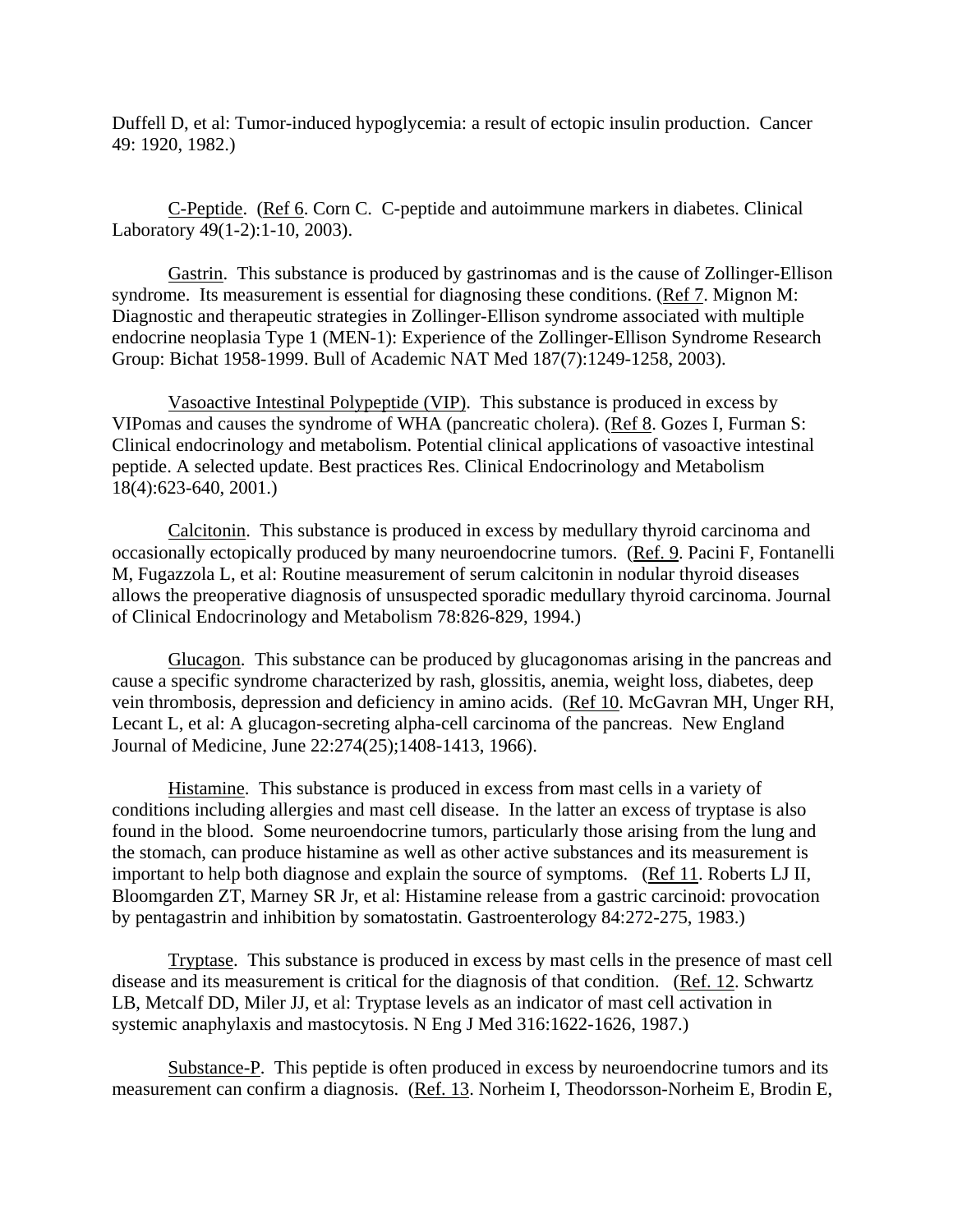et al: Tachykinins in carcinoid tumors: use as a tumor marker and possible role in carcinoid flush. Journal of Endocrinology and Metabolism 63:605-612, 1986.)

 Neurokinin-A. This substance also is sometimes produced in excess by neuroendocrine tumors and its measurement can corroborate a diagnosis. (Ref. 14. Theodorsson-Norheim E, Norheim I, Öberg K, et al: Neuropeptide-K: a major tachykinin in plasma and tumor tissues from carcinoid patients. Biochemistry Biophysiology Res Commun131(1):77-83, 1985.)

 Pancreatic Polypeptide. This substance is often produced in excessive amounts by neuroendocrine tumors of the pancreas as well as those arising elsewhere regardless of whether they produce other hormones, and though it is nonspecific it is a very helpful confirmation of the presence of such tumor and must often be measured routinely. (Ref. 15. )

 Neurone-Specific Enolase (NSE). NSE is a nonspecific substance which is often increased in the circulation of individuals with neuroendocrine tumors and is a helpful corroboration of the diagnosis. (Ref. 16. Baudin E, Gigliotti A, Ducreus M, et al: Neuronespecific enolase and chromogranin-A as markers of neuroendocrine tumors. The Journal of Cancer 78:1102, 1998.)

 Pancreastatin. This split product of chromogranin-A is sometimes exceedingly elevated in the blood whereas chromogranin-A may not be, and is therefore a very useful indicator of the presence of neuroendocrine tumor disease in those cases which have normal chromogranin-A. (Ref. 17. Feldman J, O'Dorisio TM: Role of neuropeptides in serotonin in the diagnosis of carcinoid tumors. American Journal of Medicine 81:41, 1986.)

 Prostaglandin D2, E2 and F2. These are bioactive substances which are sometimes overproduced by foregut or hindgut neuroendocrine tumors and can be the only abnormality found in obscure cases to explain flushing or diarrhea. (Ref. 18. Nets SA, McRae JR, Robertson RP: Prostaglandins as mediators of paraneoplastic syndromes: Review and update. Metabolism 30:299, 1981.)

 Peptide YY. This substance is occasionally measured when a carcinoid or other neuroendocrine tumor of the hindgut is suspected because it is sometimes the only marker produced by such a lesion. (Ref. 19. Adrian TA, Bacarese-Hamilton AJ, Savage AT, et al: Plasma PYY concentrations in gastrointestinal diseases. Digestive Diseases Science 29:35, 1984.)

 Beta Naturetic Peptide (BNP). This substance is increased in the blood in the presence of dilatation of the atrium and is a strong marker to support a diagnosis of carcinoid heart valve disease with tricuspid regurgitation. It is measured whenever that diagnosis is suspected. (Ref 20. Dokainish H, Zoghei WA, Lakkis MM, et al: Incremental predictive power of β-type naturetic peptide and tissue Doppler echocardiography in the prognosis of patients with congestive heart failure. Journal of American College of Cardiology, April 19;45(8):1223-1226, 2005).

Urinary 5-HIAA. This metabolic product of serotonin is elevated in 50-80% of carcinoid